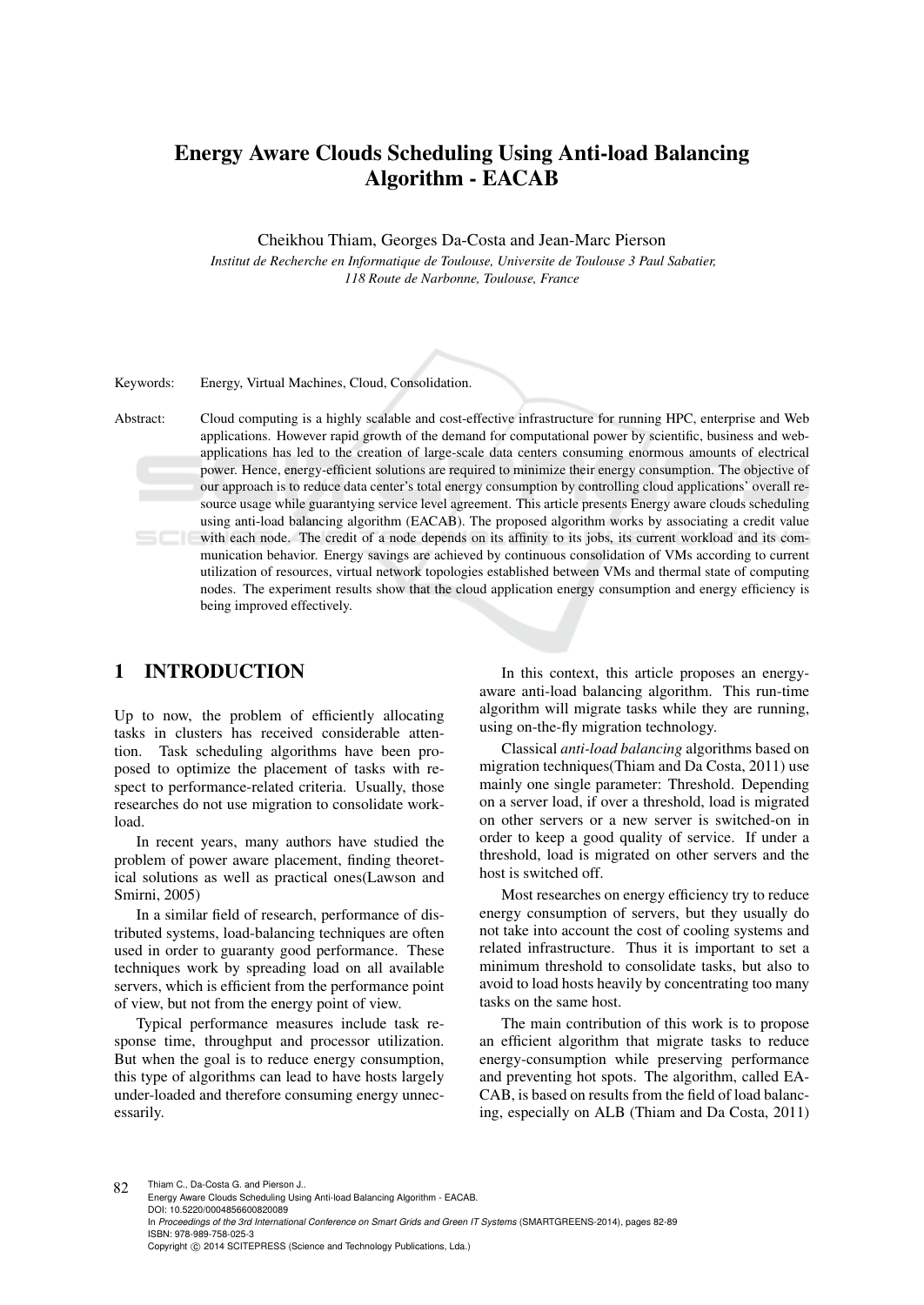algorithm. We evaluate EACAB by simulation using Enersim.

The rest of the paper is organized as follows. Section 2 discusses related work, followed by the model in Section 3. The proposed migration algorithms are discussed in Section 4. An analysis of simulation results of the proposed algorithms is presented in Section 5.

# 2 RELATED WORK

In this section, we present energy consumption models and migration techniques.

#### 2.1 About Energy Consumption

In the past few years, people start to realize that the energy consumption is a critical issue since energy demand of clusters have been steadily growing following the increasing number of data centers. Several strategies for energy saving in heterogeneous clusters have been proposed and studied. Recently, many energy-aware scheduling algorithms have been developed primarily using the dynamic voltage-frequency scaling (DVFS) capability which has been incorporated into recent commodity processors. However, these techniques are rarely compatible with optimizing both quality of service for tasks and energy consumption.

Chase et al. (Chase et al., 2001) illustrated a method of determining the aggregate system load and the minimal set of servers that can process a load. A similar idea leverages work in cluster load balancing to determine when to turn machines on or off to handle a given load (Pinheiro et al., 2001). A critical problem for these ideas is that in order to turn lightly loaded machines off or to assign workload to newly turned-on machines, the task need to be transferred from one machine to another. But almost all the operating systems used in the real clusters, e.g. Windows, Unix and Linux, cannot support such kind of operations. So in their research specific OS features have to be developed and applied, which in turn limits the practicability of their approaches. Research efforts are in great need to architect green data centers with better energy efficiency. The most prominent approach is the consolidation enabled by virtualization. Server virtualization technology has become known to improve utilization while reducing various aspects of consumption and offering the ability to ride the *green* trend while helping businesses save money. There are indeed a few high-performance computers designed with energy-saving in mind, such as Blue-Gene/L (Adiga et al., 2002), which uses a *system on a chip* to reduce energy consumption, and Green Destiny (Warren et al., 2002), which uses low-power Transmeta nodes. But their concern on energy saving is only confined to the design of hardware, with nothing to do with the strategies for power control at run-time, which also plays an important role. There is also a large effort in saving energy for desktop and mobile systems. In fact, most of the early researches in energy-aware computing were on these systems. At the system level, there has been work in trying to make the OS energy-aware by making energy the first class resource (Ellis, 1999). A number of good methods and ideas in these studies could be introduced to the energy saving schemes in cluster systems.

#### 2.2 Job Scheduling

Migration allows tasks to be moved from their originally assigned hosts to another one, at runtime. Several virtualization software support virtual machine migration and switching off unused hosts to reduce energy consumption. Entropy(Hermenier et al., 2009), a Consolidation Manager for Clusters, is a resource manager for homogeneous clusters, which performs dynamic consolidation of resources based on constraint programming, using VM migration. (Beloglazov and Buyya, 2010) proposes a novel technique for dynamic consolidation of VMs based on adaptive utilization thresholds which reduces Service Level Agreements (SLA) violation. Also, vendors, like VMware with vSphere 4, includes a *Distributed Power Management* (DPM) that monitors virtual machines resource utilization within the cluster.

In (Srikantaiah et al., 2008) the proposed algorithm aims at finding a minimal energy allocation of workload to servers. In all these studies the objective is to minimize the energy consumption of the servers, while satisfying given performance-related bounds on the period. In (Pierson and Casanova, 2011), a model of cluster hosts that have DVFS capacities was used to calculate a bound on the optimal solution. Contrary to our work, those researches only minimize servers energy consumption while not taking into account the impact of hot spots on the cooling system. Proposed work considers the algorithm of load unbalancing to improve tasks management, taking into account the cost of migrations.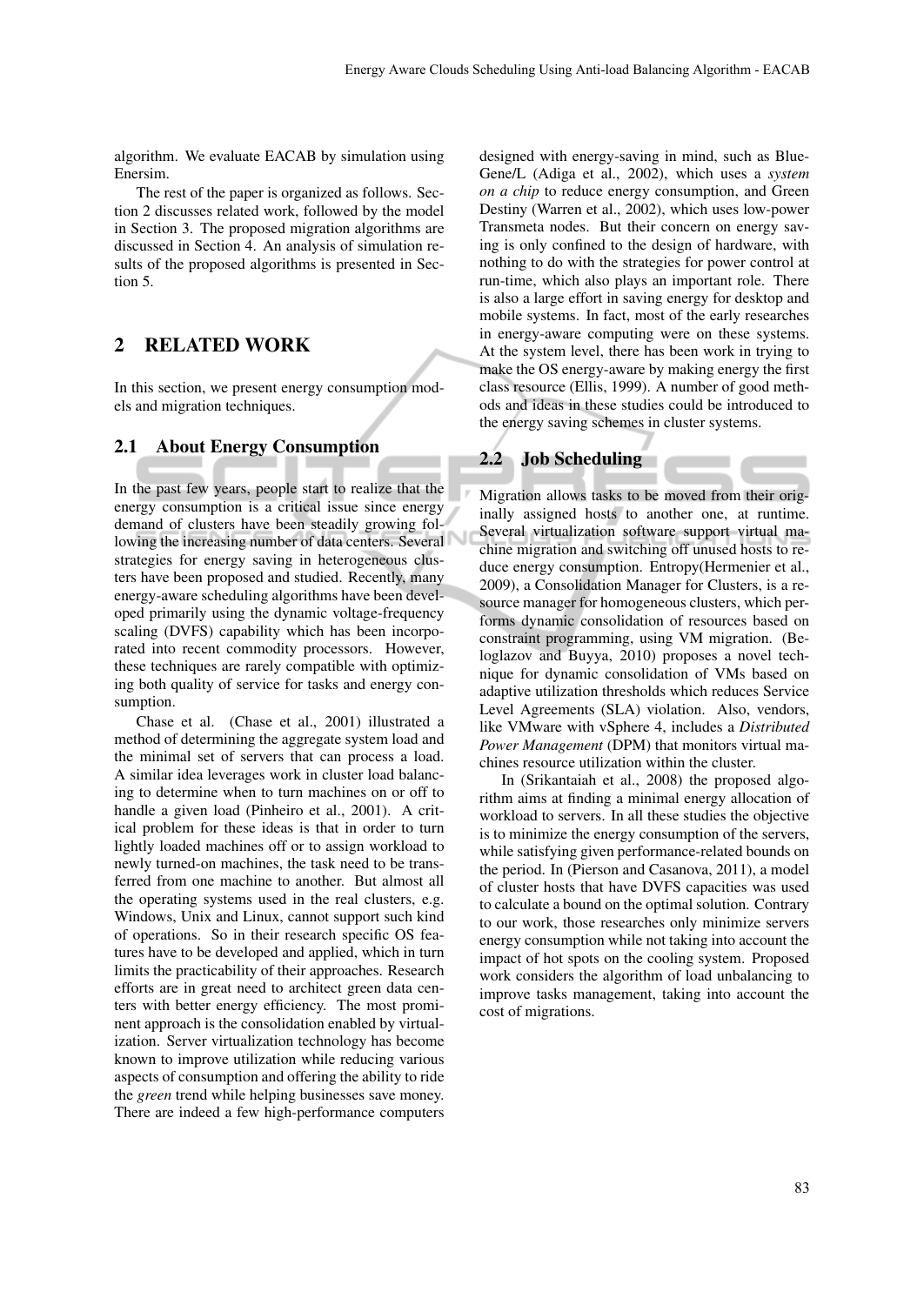### 3 MODEL AND OBJECTIVES

In this section we consider a group of clusters that consists of *H* computing hosts, or hosts. We model each host with the unit: CPU cycles per time-unit. We also consider *T* services, or tasks, that run on the cluster. A task *l* is defined by its percentage of CPU need, *l*. The CPU need of a task is the CPU share it would use on a host that is dedicated to it. We will define multiple objective functions. They define optimization problems taking into account constraints that will result in efficient load unbalancing algorithms. We use an algorithm which is the opposite of load balancing because our main objective is to increase energy gain.

#### 3.1 Model and Hypothesis

We consider an environment represented by a largescale data center consisting of  $H = \sum_{i=1}^{N} H_i$  heterogeneous physical hosts. Each cluster *i* has *H<sup>i</sup>* hosts. There are *N* clusters. Each host is characterized by the CPU performance defined in Millions Instructions Per Second (MIPS). We consider *T<sup>i</sup>* tasks, that run on the cluster *i*.

Thus, migration must take place under several constraints:

- *•* Conservation of the execution context: It must be possible to stop the execution process of the task and restart it where it has stopped. We must be able to get the task execution context (MIPS, size, remaining size, state, memory, etc.), to transfer this state via the network, to reload and restart the task. The migration of virtual machines is used to obtain this result;
- Slowdown prevention : Job slowdown increases the execution time and therefore increases the energy consumed by hosts and impact users;
- Avoiding overloaded hosts to avoid heat points as it increases energy consumption of cooling. To measure the saturation of a cluster, we use the over-loaded threshold ε, which we call saturation. A cluster reaches saturation when its load is greater than ε.

The proposed algorithm provides solutions to these problems. The following steps are executed by the scheduler:

*•* Estimate the requested load (*Ri*) of the cluster *i*. This load depends on the number of task  $(T_i)$  executed by the cluster and their load  $(l_{i,j,k})$  is the requested load of task *k* in cluster *i* on host j). *ri, <sup>j</sup>* is the aggregated load of all tasks on host *j* in cluster

*i*.  
\n
$$
R_i = \sum_{j=1}^{H_i} (r_{i,j}) \qquad r_{i,j} = \sum_{k=1}^{T_i} (l_{i,j,k})
$$

If task  $k$  is not running on host  $j$  in cluster  $i$ , then  $l_{i,j,k}=0$ .

- *•* Computes load *C<sup>i</sup>* and speed *V<sup>i</sup>* of cluster *i*  $C_i = \sum_{j=1}^{H_i} (c_{i,j})$  $V_{i,j} = \sum_{j=1}^{H_i} (v_{i,j})$ *ci, <sup>j</sup>* Actual load of host *j* in cluster *i*  $v_{i,j}$  Maximum speed of host *j* in cluster *i* in Mips
- *•* Job satisfaction *S<sup>i</sup>* of cluster *i* (same for task satisfaction of host *j* in cluster *i*)

$$
S_i = \frac{C_i}{R_i}
$$



- *•* hypotheses
	- Communication within a cluster and between other clusters are considered as negligible;
	- For each cluster there is at least one host and one task;
	- Migration cost is considered as the same in CloudSim. To migrate a VM, only RAM has to be copied to another node. The migration time depends on the size of RAM and the available network bandwidth. M migration delay = RAM / bandwidth +  $C$  ( $C = 10$  sec). Bandwidth is considered as constant;
	- To minimize energy consumption the load of each host tries to verify :  $\forall i, j \quad c_{i,j} \in \{0\} \cup$ [γ*,*1]

γ is the underloaded threshold

This equation means that each host are either switched off or with a load over γ;

– Besides the under-load threshold we add another parameter ε corresponding to saturation and acting as a overload threshold. To verify that there is no over-loaded hosts :  $\forall i, j$   $c_{i,j}$  ≤ ε

We will use the classical linear model of power consumption in function of load :

 $\forall i, j$   $P_{i,j} = P_{min}^{i,j} + c_{i,j} (P_{max}^{i,j} - P_{min}^{i,j})$  Therefore the total power consumption of the system is:  $P =$  $\sum_{i=1}^{N} \sum_{j=1}^{H_i} P_{i,j}$  To obtain energy consumed during a time slice, instantaneous power has to be multiplied by time. Total energy is then obtained by summing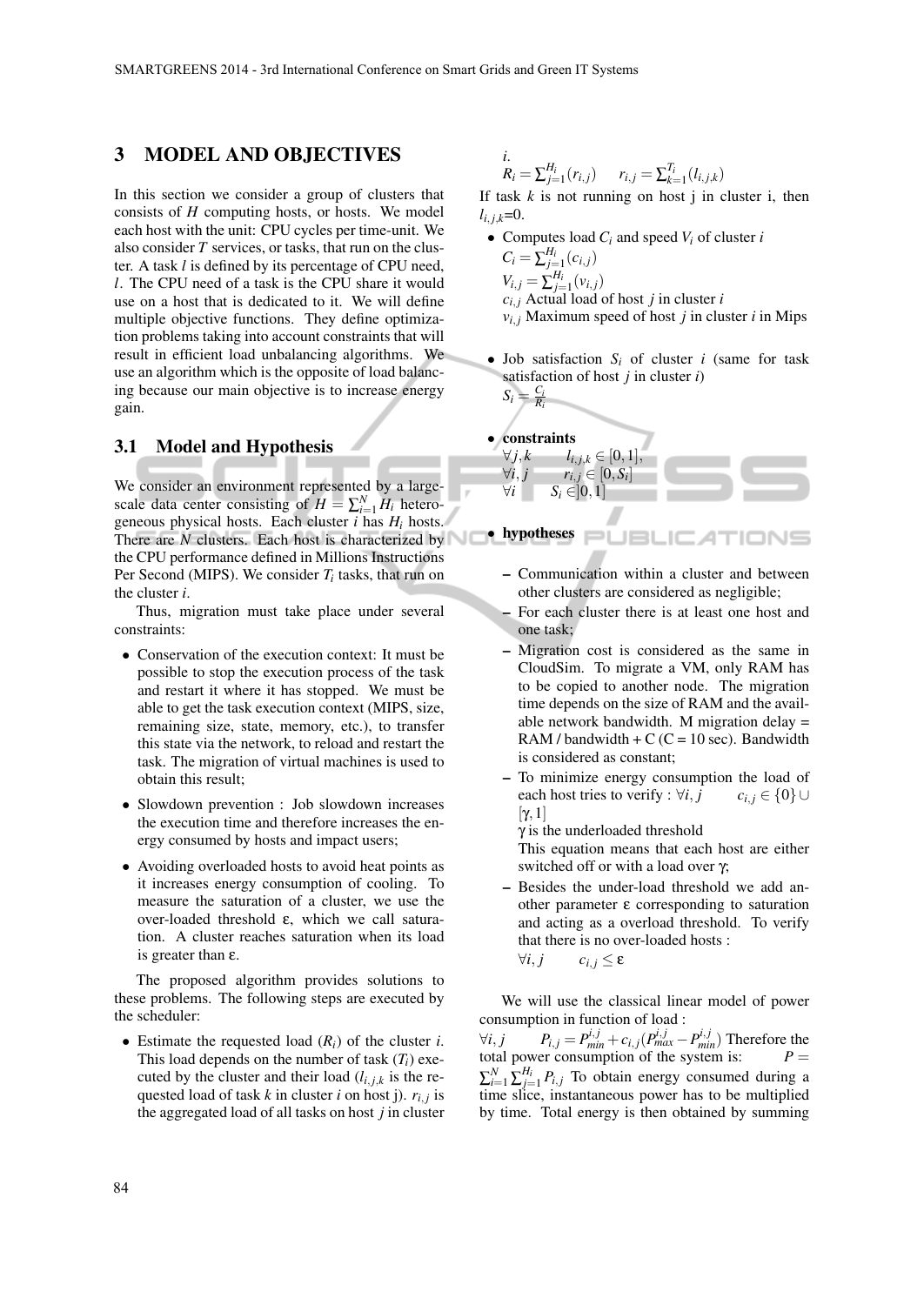all the energy of those time slices. An objective is to minimize this energy.

#### 3.2 Objectives

The main objective of our approach is to improve cloud's total energy efficiency by controlling cloud applications' overall energy consumption while ensuring cloud applications service level agreement. Therefore, our work must take place under several objectives :

- *•* Ease of task Management : Managing jobs can be a tremendous task which requires many highly experienced IT experts. Providing an easily configurable system can significantly reduce the costs and ease the system management. One of our goals is to design a system which requires minimal human intervention to be configured. Moreover, once the system is deployed and configured, it becomes increasingly important to perform updates and/or add new servers. In such scenarios servers will be required to brought offline and added back later. Our goal is to design a system which is flexible enough to allow for dynamic addition and removal of servers. Finally, as system components can fail at any time, it is desirable for a system to heal in the event of failures without human intervention. Consequently, we aim at designing a system using self-healing mechanisms to enable high availability.
- *•* Energy Efficiency: Over the past years, rising energy bills have resulted in energy efficiency to become a major design constraint for distributed systems providers. Given that traditional clouds are rarely fully utilized, significantly energy savings can be achieved during periods of low utilization by transitioning idle servers in a power saving state. However, as servers are rarely fully idle, first idle times need to be created. One of our goals is to propose task placements management algorithms which are capable of creating idle times, transitioning idle servers in a power saving state and waking them up once required (e.g. when load increases).
	- Avoiding overloaded hosts to avoid heat points as it increases energy consumption of cooling. To measure the saturation of a cluster, we use the over-loaded threshold ε, which we call saturation. A cluster reaches saturation when its load is greater than ε.

# 4 ENERGY AWARE CLOUDS SCHEDULING USING ANTI-LOAD BALANCING ALGORITHM (EACAB)

Selection policy selects appropriate tasks for migration. Location policy determines then suitable hosts to receive them. In other words, they locate complementary hosts to/from which they can send/receive tasks. Current version of our algorithm uses tasks load to take those decisions. In the following, we present an algorithm (EACAB) based on the merged principle of Comet(Jeon et al., 2010) and of anti-load balancing.

## 4.1 Credit based Anti-load Balancing Model

The algorithm proposed in this article aims at maximizing *Credit* which is a value used when calculating the energy-efficiency of the system behavior.

This Credits algorithm is an adaptation of the *The Comet Algorithm* (Chow and Kwok, 2002), a load balancing algorithm. Comet is based calculating credit for mobile agent. Each agent in Comet is trying to maximize its own credit by moving between hosts. An agent *a<sup>i</sup>* uses the following formula:

$$
C_i = -x_1w_i + x_2h_i - x_3g_i
$$

Where  $w_i$ : computation load of the host running agent *a<sup>i</sup>* , *h<sup>i</sup>* and *g<sup>i</sup>* : communication load inside and outside agent  $a_i$ , and where  $x_1$ ,  $x_2$  and  $x_3$  are positive float coefficients which constitute dependence assigned to each agent from its creation to estimate its affinity relative to their host. Thus an agent will move to a new host if it result in a lower host load, or if it reduces external communication or if it increases internal communication. This algorithm does not take int account migration cost.

In the same way, the proposed algorithm in this article works by associating a credit value with each host. The credit of a host depends on the host, its current workload, its communications behavior and history of task execution. When a host is under-loaded (load *<* globally defined threshold), all its tasks are migrated to a comparatively more loaded host.

In dynamic load unbalancing schemes, the two most important policies are *selection policy* and *location policy*. Selection policy concerns the choice of the host to unload. Location policy chose the destination host of these moved tasks. An important characteristic of selection policy is to prevent the destination host to become overloaded. Also, migration costs must be compensated by the performance improvement.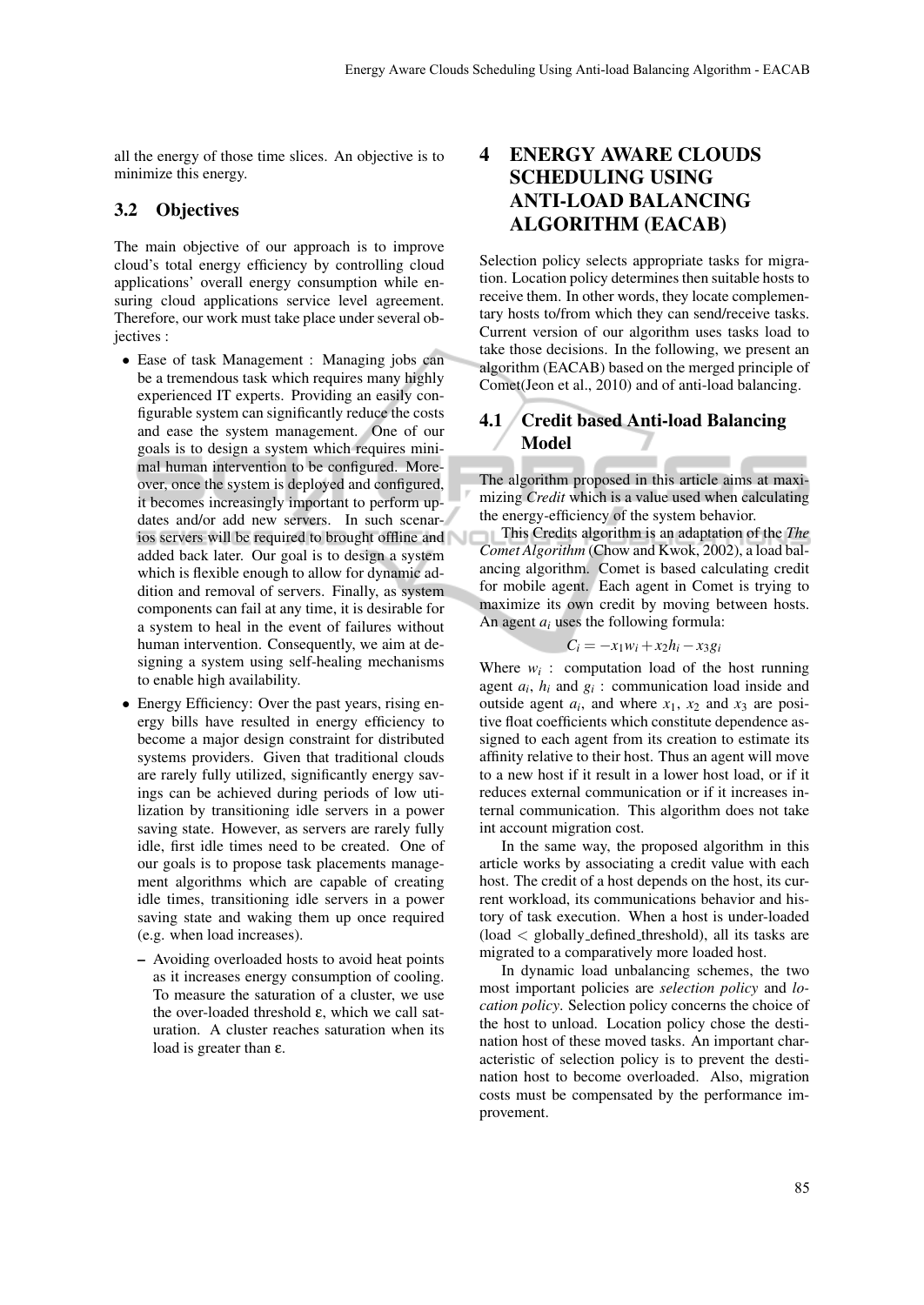Each host has its own *Credit*, which is a float value. The higher a host Credits, the higher its chance its tasks to stay at the same host. The credit of a host increases if:

- *•* Its workload or the number of tasks in the host increases;
- *•* Communication between its tasks and other hosts increases;
- *•* Its load increases while staying between the under-loaded threshold  $\gamma$  and the over-loaded threshold ε.

On the contrary, the credit of a host decreases in the cases below:

- Its workload or its number of tasks decrease;
- *•* It has just sent or received a message from the scheduler which indicates that the host will probably become empty in a short while.

The Credit of a host will be used in the selection policy: the host which credit is the lower is selected for tasks migration. The location policy identifies the remote host with the highest credit which is able to receive the tasks selected by the selection policy without being over-loaded. Figure 1 shows an example of migration. The percentage represents here the occupancy rate of each task on the host.



Figure 1: Different contexts for a migration.

#### 4.2 Algorithm Description

In Comet mobile agents move between hosts according to their affinities (credit) to achieve load balancing. Here we work with tasks which migrate depending on the load of the host. We apply the Credit concept to the migration of tasks. EACAB algorithm is based on the technique of calculating credit ( $\sigma$ <sup>*i*</sup>, *j*) of each host (*j* in cluster *i*) by the same method of Comet(Jeon et al., 2010). In EACAB, the formula is then:

 $\sigma_{i,j} = c_{i,j} - r_{i,j}t_{i,j} + \varepsilon - \gamma$ 

Were  $c_{i,j}$  is the actual load of host *j* in cluster *i*,  $r_{i,j}$  is its requested computation load,  $t_{i,j}$  is its task satisfaction, and  $\gamma$  and  $\varepsilon$  are respectively under-load and over-load threshold.

EACAB provides task scheduling strategy, which dynamically migrate tasks among computing hosts, transferring tasks from underloaded hostssec4 to loaded but not overloaded hosts. It balances load of computing hosts as far as possible in order to reduce program running time.

The decision making algorithm behaves globally as follows:

- If  $\sigma_{i,j} < 0$ , the host *j* of cluster *i* is over-loaded or under-loaded.
- If  $c_{i,j} > \varepsilon$ , the host *j* of cluster *i* is over-loaded
- If  $c_{i,j} < \gamma$ , the host *j* of cluster *i* is under-loaded

This algorithm is described in Algorithm 1. For the sake of simplicity, corner cases such as all nodes over-loaded are not included. Selection policies take into account credits and migration cost. The selected host (node  $j'$  in cluster  $i'$ ) is the one with the minimun  $\sigma_{i',j'}$  weighed by the migration cost between the current position of the job and the potential host. If  $\tau_{i,j,i',j'}$  is the migration cost between the node *j* in cluster *i* and the node  $j'$  in cluster  $i'$ , the selected host is the one that minimize :  $\sigma_{i',j'}$ .  $\frac{\tau_{i,j,i',j'}}{Max_{i',j',j',j'}}$  $\overline{Max_{i^{\prime \prime}, j^{\prime \prime}}(\tau_{i, j, i^{\prime \prime}, j^{\prime \prime}})}$ 

### 4.3 Analysis of the Algorithm

This migration algorithm's goal is to minimize the energy. It is composed of two parts. In the first part, it checks for each host *i* if the load is below the threshold. If this is the case, it locates the host *j* that will receive all tasks of host *i*. The second part manages hotspots. To reduce the load of an overloaded host, it begins to migrate the slowest task. Selection policy will choose the task that will stay the longest on the host. Policy of localization will then identify the host that will receive the task without exceeding its capacities (ie. its load after migration will still be under  $\varepsilon$ ). So this host will be the new destination of the task.

### 5 EXPERIMENTS AND RESULTS

In order to evaluate the gains of EACAB compared to classical algorithms, we implemented this algorithm in EnerSim. This simulator is based on Grid-Sim(Calheiros et al., 2011), where we added power consumption (extended from CloudSim(Buyya and Murshed, 2002) implementation) and virtual machine (mainly their migration). It is a java event driven simulator of grids, cluster and Clouds. It provides information about execution times, but also about instan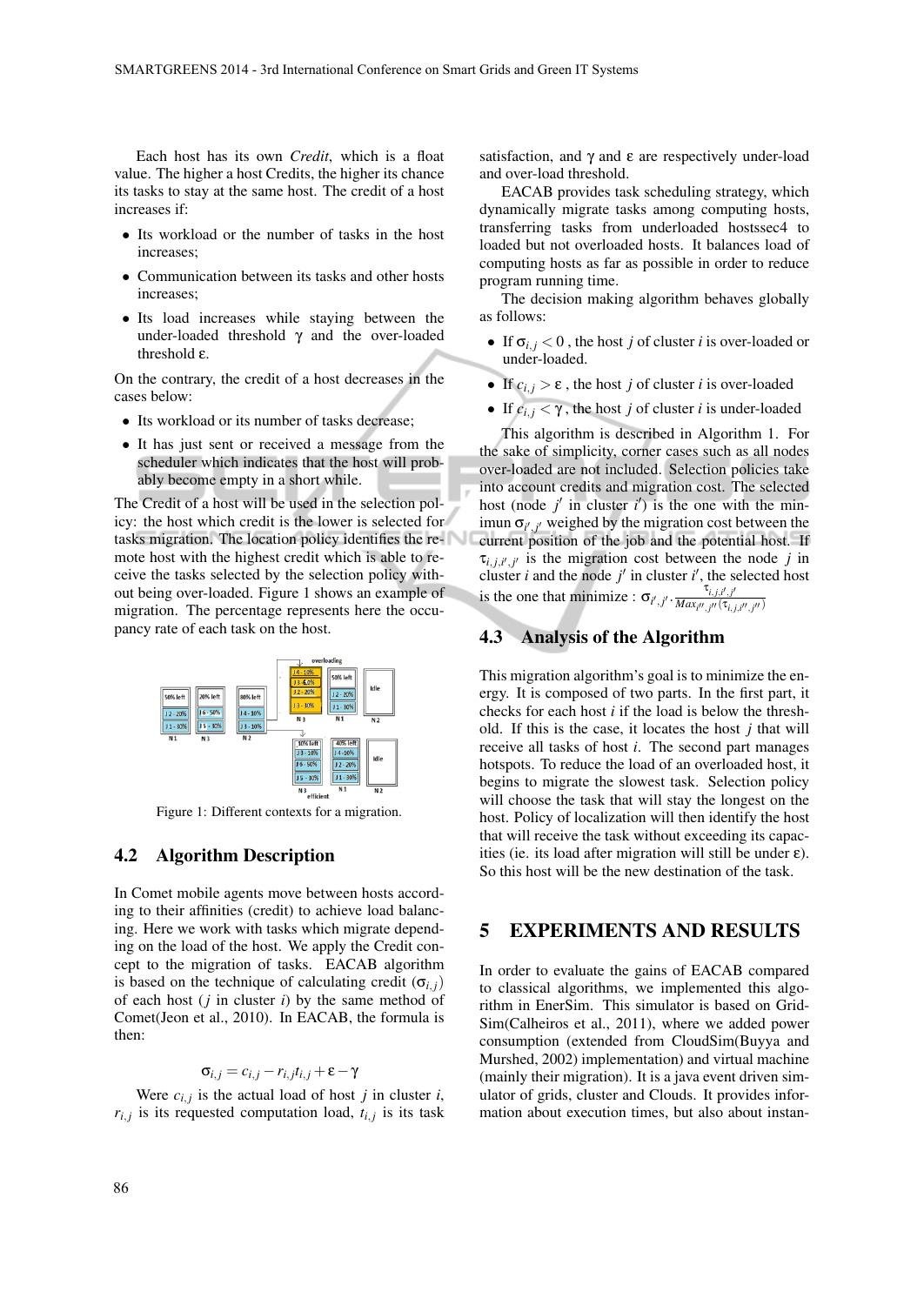Algorithm 1: Energy aware clouds scheduling using anti-load balancing algorithm (EACAB).

Calculate  $c_{i,j}$ ,  $\sigma_{i,j}$ // *Load, credit of node j in cluster i* Sort in ascending order hosts according to the value of their credit for  $(M_{orig}$  in sorted host *j* in all cluster *i*) do Update  $c_{i,j}$ ,  $\sigma_{i,j}$  for remaining hosts Sort the remaining hosts (per load) if  $(c_{i,j} < \gamma)$  then // *In case Morig is under-loaded* for  $(M_{dest} \text{ in all host } j' \text{ in all cluster } i')$  do if  $M_{orig} \neq M_{dest}$  and  $(c_{i',j'} \geq \gamma)$  and  $(c_{i,j} + \gamma)$  $c_{i',j'}$   $<$  ε) then Add *Mdest* to potential destination set *Potential* end if Migrate all task from *Morig* to the element with lower credits weighted by migration cost in *Potential* end for else łN // *Morig can be over-loaded* while  $(c_{i,j} > \varepsilon)$  do // *In case Morig is over-loaded* Calculate  $l_{i,j}^{min}$  // *load of the lightest task in Morig* for  $(M_{dest}$  in all host *j'* in all cluster *i'* sorted by their credits) do if  $((M_{orig} \neq M_{dest})$  and  $(c_{i',j'} + l_{i,j}^{min} \neq \varepsilon)$ then Migrate task from *Morig* to *Mdest*. end if end for end while end if end for

taneous power consumption and energy consumption of tasks.

#### 5.1 Simulation Environment

- *•* Grid : 100 clusters of 100 hosts each. Each host speed is between 1GHz and 3.06GHz
- Jobs : 1000 randomly generated tasks
	- Duration between 10 and 40s
	- Requested load between 10% and 100%
- *•* Host shutdown and wakeup energy are assumed to be zero as they are fast compared to the execution time of tasks.

*•* Hosts have two different power states for each core: Switched on and switched off. While switched on, power consumption is linear in function of load between *Pmin* and *Pmax*. Those values are different for each host and are respectively between 75 and 150W, and 200 and 250W.

In the following we compare EACAB with other algorithms.

*•* Dynamic First Fit: a dynamic *First Fit* where host are sorted according to their maximum power consumption.

### 5.2 Experimental Results

It is designed to be a centralized coud scheduler that emphasizes on cloud scheduler interoperation, and complemented by a dynamic resource discovery approach on centralized network.

In this subsection, we describe the simulation study performed to evaluate the performance of our algorithms in terms of energy minimization as well as the execution time and the number of migrations.



Figure 2: Energy of algorithms compared to dynamic first fit with unsorted hosts. Lower is better.

#### 5.3 Algorithm Description

The first observation is that for two algorithms, EA-CAB consumes the least energy while Dynamic First Fit algorithm consumes the most energy (see figure 2), when the number of jobs  $T > 350$ . For a small number of tasks our algorithm leads to a significant energy consumption. Our EACAB algorithm performs even better. The second observation is that EA-CAB algorithm is able to reduce the energy consumption by 5 percent to 20 percent when job increases from 350 to 1000.

Figures 3 and 4 show respectively the maximum and median number of switched on host as a function of task number. When jobs increase then the number of nodes switched on also increase, leading to a higher power consumption. This is particularly true if there is no migration after the initial placement of tasks. Hence, the gain of our algorithm increases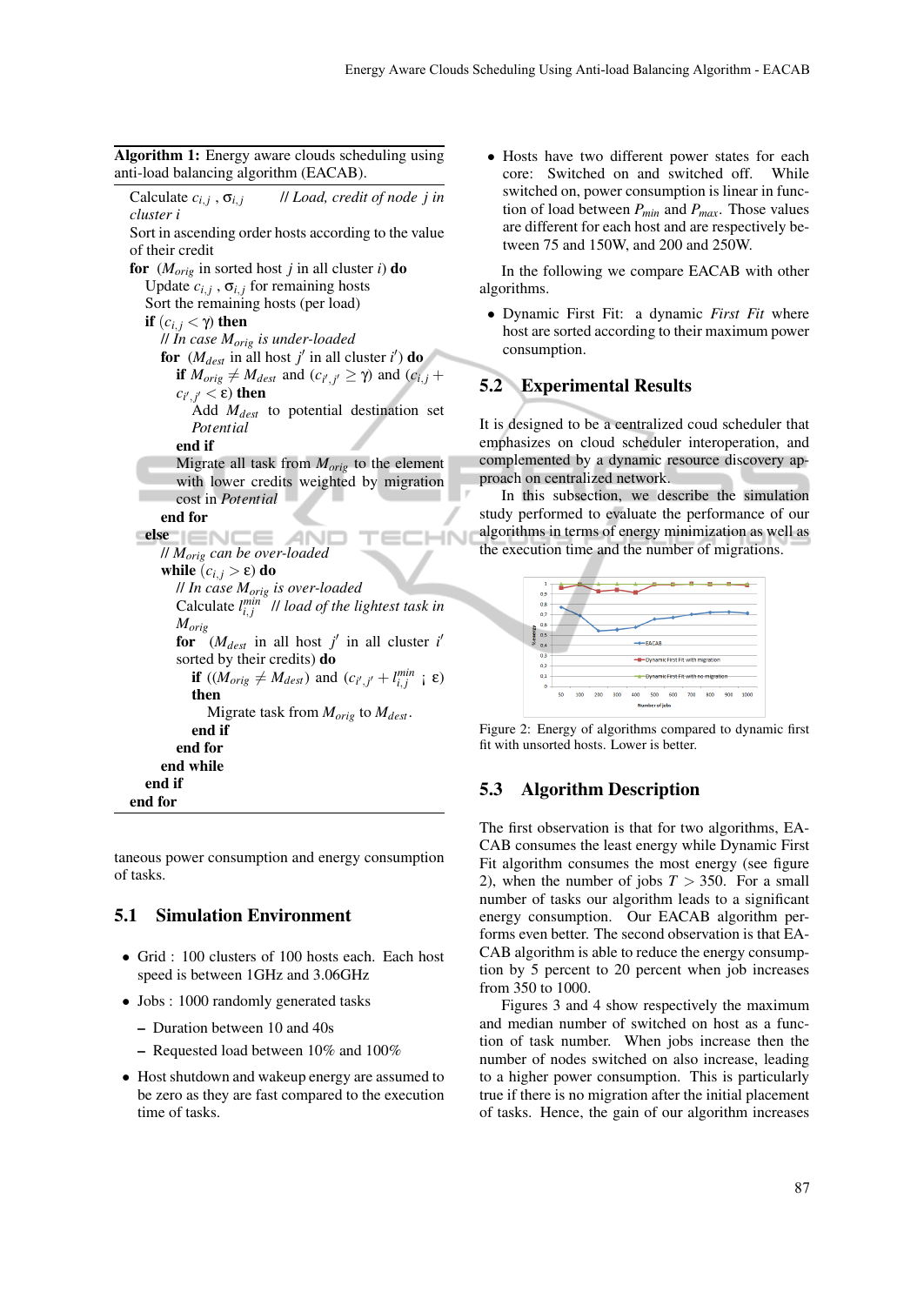|                   | Number of Jobs |        |        |        |        |        |        |         |        |                  |
|-------------------|----------------|--------|--------|--------|--------|--------|--------|---------|--------|------------------|
| Algorithm         | 100            | 200    | 300    | 400    | 500    | 600    | 700    | 800     | 900    | 1000             |
| Dynamic first Fit | 265.53         | 374.4  | 580.37 | 631.22 | 615.04 | 870.55 | 813.83 | 1006.31 | 853.68 | $1270.7^{\circ}$ |
| <b>EACAB</b>      | 230            | 225.81 | 321.95 | 399.45 | 495.09 | 589.84 | 565.48 | 872.3   | 738.43 | 815.65           |





Figure 3: Maximum host switched on with EACAB.



Figure 4: Median host switched on with EACAB.

power-wise with the number of tasks because migration is activated. Computing resources are fully used in both cases at the start of the experiment. In the case of the consolidation, less hosts are switched-on because we can adapt to the workload dynamism. The median has the same behavior but the maximum number of hosts is 50%. The observed gain increases with the number of tasks and becomes constant when hosts are saturated.

The good results of EACAB comes from the fact that with the increase of the number of tasks, it has more possibilities to migrate tasks. It can then better allocate tasks on computing resources, reducing the number of switched-on hosts.



Figure 5: Job mean load with EACAB.

Due to the thresholds of EACAB, it would be possible to reduce further the number of switched on hosts but it would overload remaining hosts. Those hosts would become hot points and would have a negative impact on cooling. In order to prevent overloading, EACAB adjusts load as shown in Figure 5. If the number of tasks increases, it will reduce the mean actual load they will obtain.



Figure 6: Variation of threshold vs energy gain with EA-CAB

Figure 6 shows that our algorithm is better than classical *Dynamic First Fit* regardless of the threshold when the number of tasks is important.

The choice of  $\gamma$  is still important. There is a energy consumption difference of 10% between the best and the worst value. The worst value is 10% more efficient than dynamic first fit, the best one is 20% more efficient.

For small number of tasks, energy consumption increases because of the many migrations. To choose this value it is omportant to consider the dynamisme of the tasks. As said previously, increasing γ, reduce energy consumption at the cost of consolidating more and more the tasks.

EACAB has the shortest execution time when the number of jobs increases. The result implicates that the scheduling algorithm such as EACAB can leverage interconnects with migrations to achieve high performance and energy efficiency. Table 1 shows that our algorithm produces faster scheduling regardless of the number of jobs.

#### 6 CONCLUSION

In this paper, we presented and evaluated our energyefficient migration algorithm for clouds. This algorithm is based on the principle of *Anti-load balancing*.